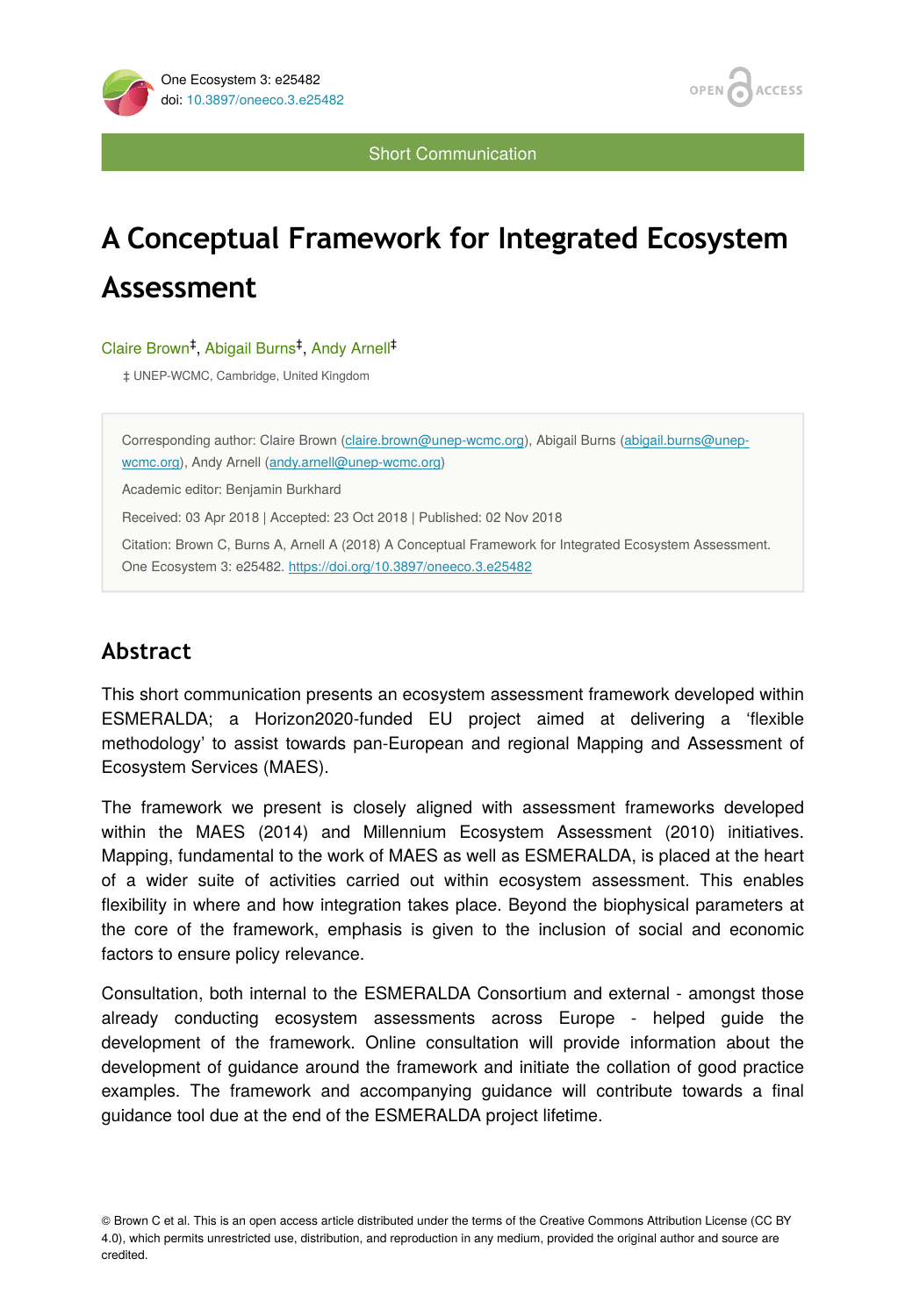## **Introduction**

ESMERALDA aims to support EU member states to achieve Action 5 of the EU Biodiversity Strategy to 2020; 'Improve knowledge of ecosystems and their services in the EU'. By providing a flexible methodology underpinning the development of pan-European and regional assessments, the project assists member states to implement Action 5 with the ultimate aim of maintaining and restoring ecosystems (EC 2011). This short communication presents a refined framework for an integrated assessment (Brown et al. 2018) developed as part of a broader package of guidance and tools being delivered by the ESMERALDA project. The framework furthers the MAES process by clearly setting out the role spatial analysis can play within ecosystem assessments in relation to non-spatial approaches.

Importantly, the framework has three key elements: 1. it identifies assessment activities that are not part of traditional biophysical ecosystem assessments (i.e. inclusion of social and economic factors); 2. it provides an improved structure for how these activities best fit sequentially with respect to biophysical assessments (i.e. mapping, fundamental to the work of MAES as well as ESMERALDA, is placed at the heart of this wider suite of activities); and 3. it provides a flexible approach in terms of its application so that users can select, and integrate, only those activities most appropriate to their needs.

The word 'integration' in this case is defined as bringing together otherwise distinct parts and combining them into a whole. In the context of the framework presented here, it is important to note that integration can happen at different levels within an assessmentand practitioners can use the framework to assist identification of where and when this integration might occur. Bringing together all these distinct parts during analysis stages, allows for investigation into the interactions between different biophysical, socio-cultural and economic elements and should assist practitioners in developing policy-relevant key findings.

Ecosystem assessments can bring together different stakeholders around an issue or policy question, comparing different land use and management options, framing ideas in new ways and developing stronger links between science and policy. Embedding assessment activities within the decision-making process, alongside the engagement of stakeholders, will maintain policy relevance of the outcomes.

## **The ESMERALDA integrated ecosystem assessment framework**

Traditionally, frameworks which focus on the assessment process are simplified in nature. For example the Millennium Ecosystem Assessment process, as set out in Ash (2010), is presented by two boxes covering the core activities associated with the actual assessment: 'implementing work programme' and 'peer review'. Activities not commonly identified as 'core activities' are those that can individually be undertaken to build up the assessment of ecosystems. Burkhard et al. (2018) begins unpacking the 'implementing the work programme' stage by focusing on the biophysical spatial analysis element of an ecosystem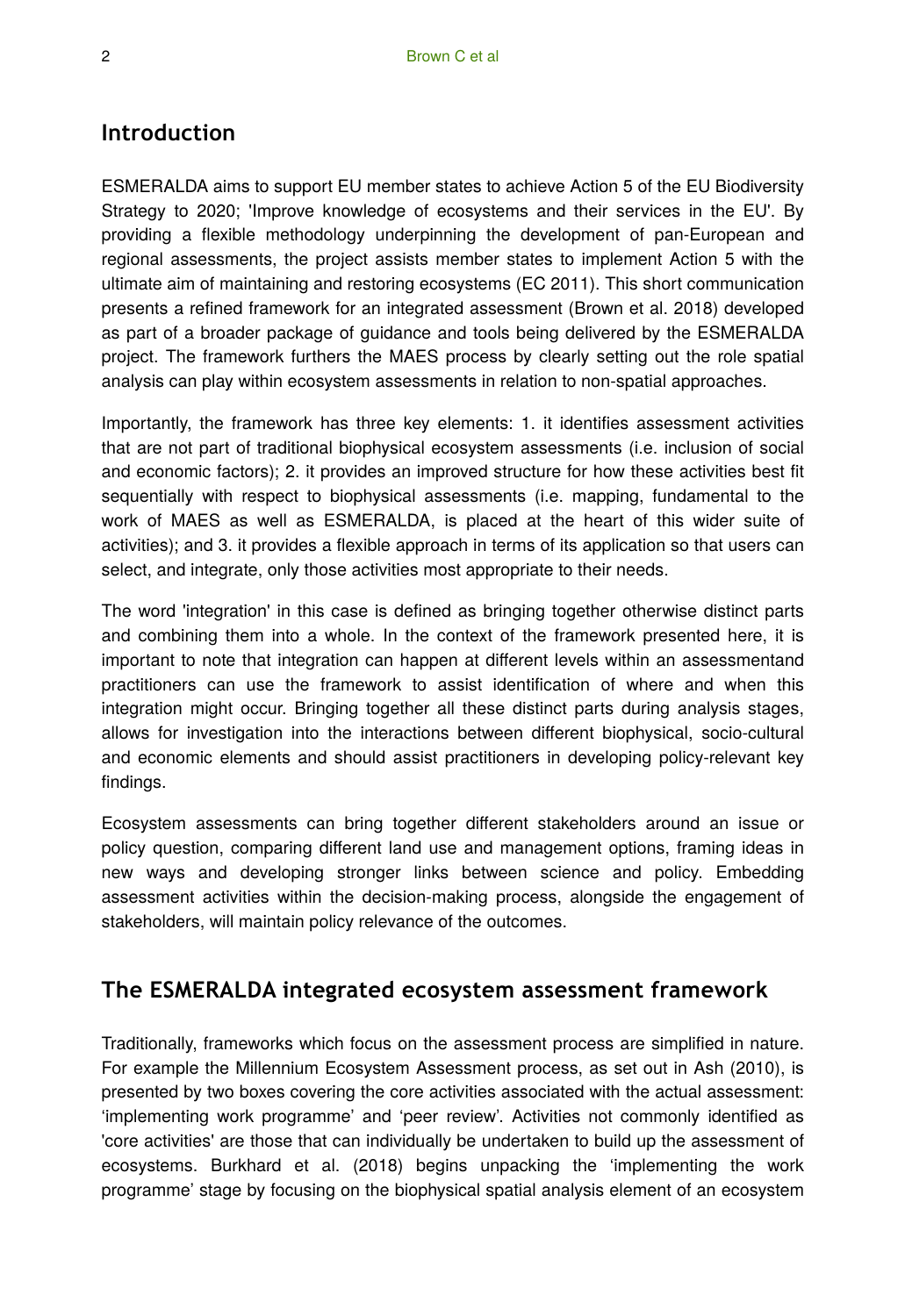assessment or the backbone of the technical aspect of the assessment. In particular, Burkhard et al. focuses on mapping and assessment of ecosystem condition and ecosystem services. The ESMERALDA integrated ecosystem assessment (IEA) framework (Fig. 1) builds on this approach by placing elements related to mapping and assessing ecosystem condition and ecosystem services within a broader set of activities that an assessment practitioner might want to undertake depending on the mandate and scope of the ecosystem assessment being undertaken. These activities include understanding the diverse values and benefits provided by different ecosystem services, scenario exercises, assessing different response options and communication: these activities capture the broader work being undertaken within the ESMERALDA project.



#### Figure 1.

An integrated ecosystem assessment framework as developed within the ESMERALDA project. Drafted by Brown et al. (2018) based on Burkhard et al. (2018) and the 2<sup>nd</sup> MAES report (EC 2014). The core of the framework is built up from elements from the Burkhard et al. (2018) framework: identification and mapping of ecosystem type (orange), ecosystem condition (purple) and ecosystem services (red). These are placed within a broader set of assessment activities (white) such as 'understanding plausible futures' and 'assessing policy responses' that can enhance understanding of the diverse values and benefits provided by ecosystem services. Integration can happen at different levels within an assessment and practitioners can use the framework to assist identification of where and when this integration might occur. The framework can provide guidance to practitioners as to the distinct elements and/or activities they will integrate, depending on their needs. The green box suggests different types of interactions between elements of the ecosystem assessment that practitioners might want to consider. This will enable the characterisation of trade-offs, synergies and consequences for human well-being.

The ESMERALDA IEA framework begins with the mandate, or intended goal, for the ecosystem assessment. Having a mandate for the assessment will support the implementation of the assessment findings. Once a mandate is established, the scope of the assessment can be explored through a multi-stakeholder process, allowing for differing views to be tabled. The scoping process should lead to the identification of a set of policy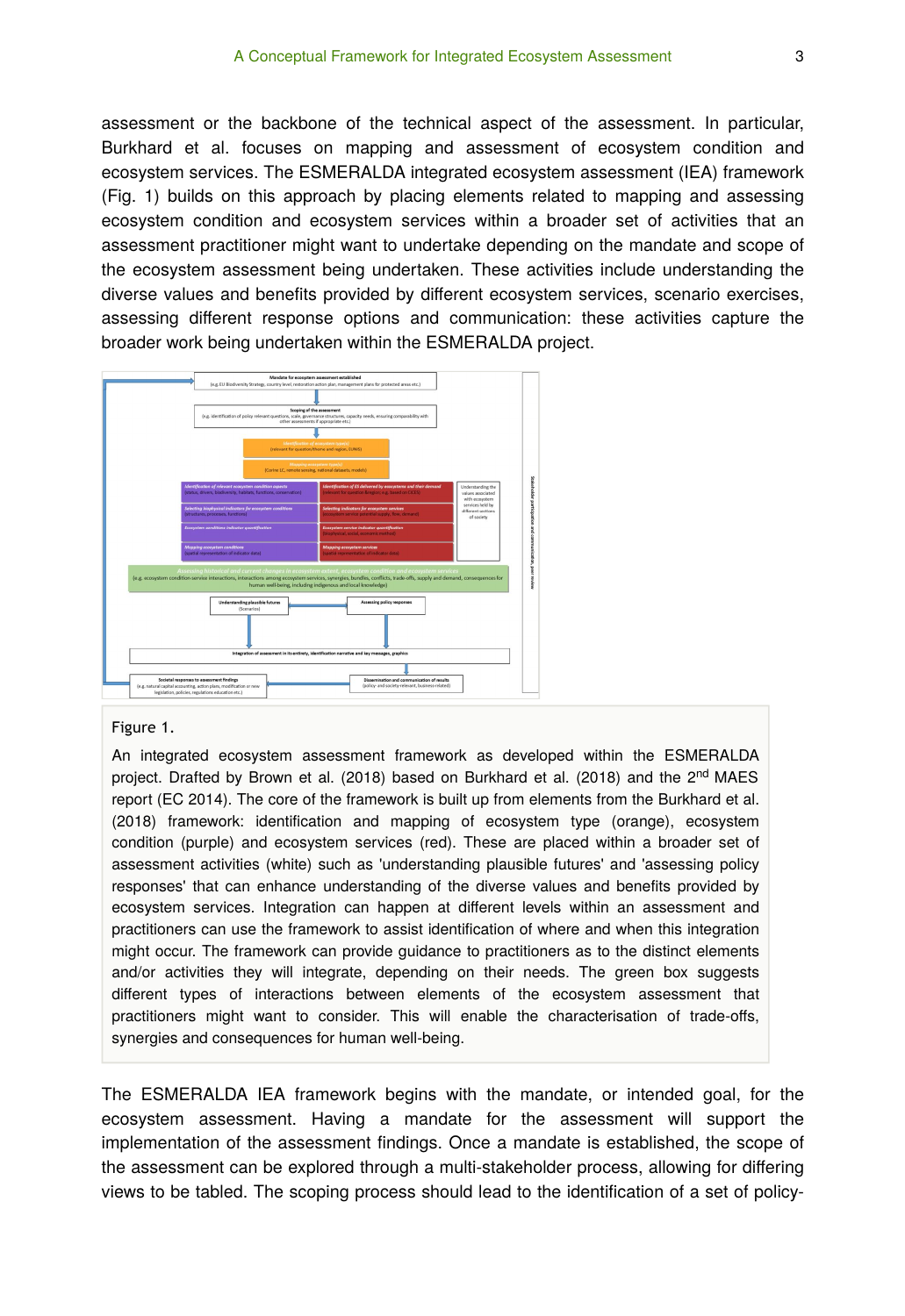relevant questions and other issues, such as the desired governance structure. It is during the scoping phase that the questions of 'How?' and 'Where?' integration will take place should be considered. Once the scope of the assessment has been agreed, then the assessment can begin. Core to the assessment is the identification and mapping of ecosystems and their condition, in conjunction with ecosystem services and their associated values. Assessment practitioners will probably undertake these as separate activities, integrating all information in a subsequent stage. It is important to note that integration happens at different levels within an assessment. Integration will aid understanding of issues such as trade-offs, synergies and consequences for human wellbeing. Integration of other non-spatial data can complement the spatial data used thus far. Assessment practitioners may also wish to supplement this with information on scenarios and policy responses. Further integration is undertaken to bring the entire assessment together. At this stage key messages or an overall narrative can be identified. For example, in almost all activities practitioners will need to integrate different types of data, as well as pulling together spatial and non-spatial data at key points. Furthermore, the process needs to be able to respond to different stakeholder interests.

# **Developing the ESMERALDA integrated ecosystem assessment**

#### **framework**

Ecosystem assessments are inherently integrated; however the level, stage and definition of integration is by no means uniform or clear, making it difficult to compare results from assessments across Europe. Integration may focus on biophysical elements (e.g. MAES assessment framework), whilst others have extended this to include socio-economic parameters and links to human well-being (e.g. Millennium Ecosystem Assessment) and/or indigenous and local knowledge (e.g. IPBES Assessments). Some assessment practitioners use the word 'integration' to simply refer to the inclusion of stakeholders within the assessment process. During the development of the ESMERALDA IEA framework presented here, extensive stakeholder consultation was undertaken to broadly capture the breadth of how 'integration' has been interpreted within ecosystem assessment.

#### **Background to the ESMERALDA integrated ecosystem assessment framework**

This framework has been developed to provide assessment practitioners with a tool that enables them to bring together different activities of existing ecosystem assessment frameworks and processes. The framework enables practitioners to use a flexible approach when selecting the elements of the ecosystem assessment that they wish to integrate. It is an adaptation of the assessment framework developed in the Millennium Ecosystem Assessment (MA) published in 2005 (Ash 2010) and is closely aligned with the conceptual framework developed in 2013 as part of the Mapping and Assessment of Ecosystems and their Services (MAES) initiative (EC 2014). The framework was developed around the ESMERALDA mapping framework whilst drawing on examples of best practice in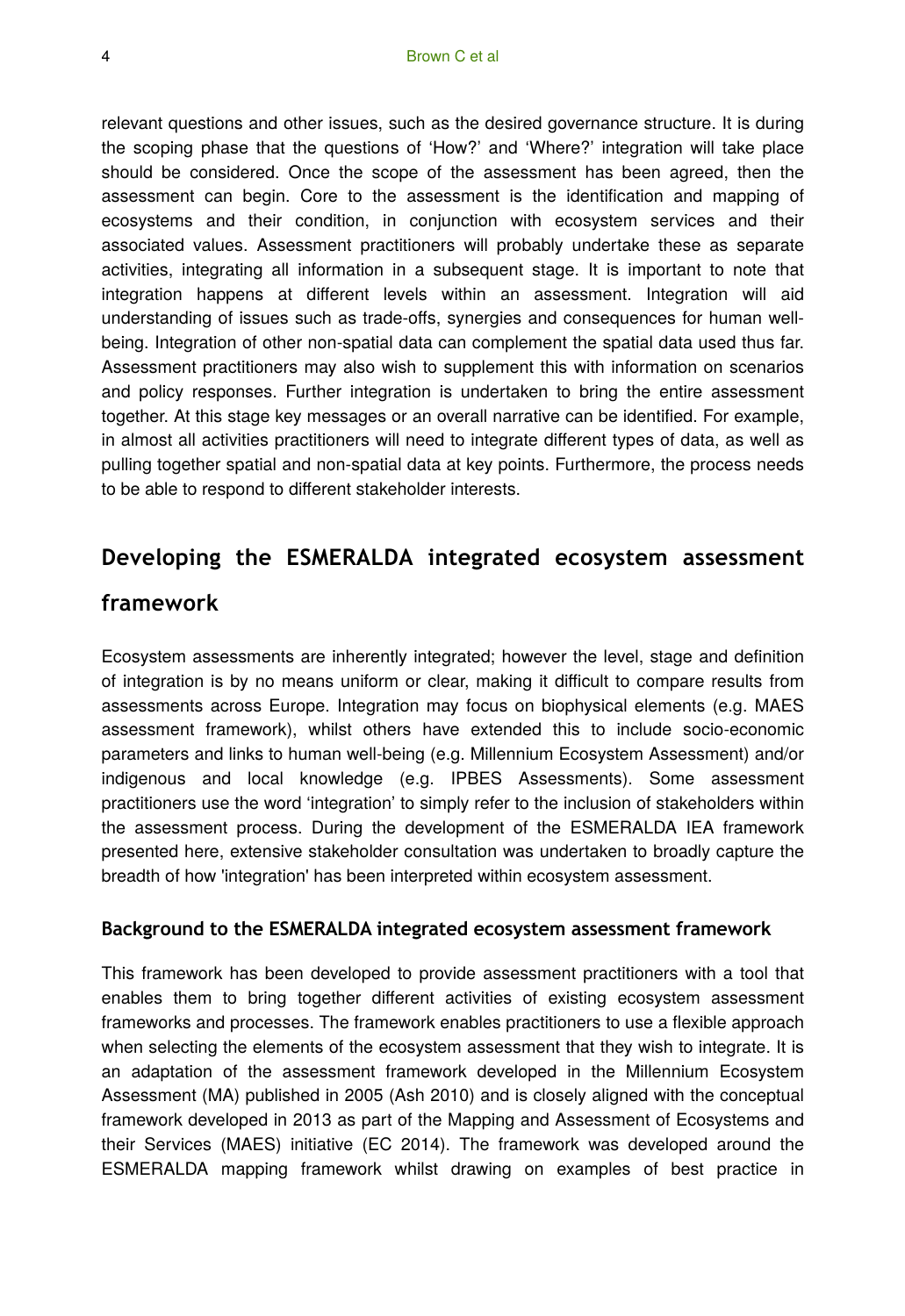ecosystem assessment from Finland, Flanders (Belgium), France, Germany, the Netherlands, Portugal, Spain and the UK.

The MAES framework, which provided a core assessment structure, has two key features; it highlights how ecosystem condition is affected by different pressures and focuses on the spatial elements of ecosystem assessment. These elements were refined in a framework developed by Burkhard in 2016 and published as Burkhard et al. (2018). However, this core assessment structure focuses on the mapping aspects of an ecosystem assessment and, in particular, articulates the inclusion of the often overlooked issue of ecosystem condition. Depending on the scope of the ecosystem assessment, there are other activities (e.g. understanding plausible futures, assessing policy responses) which can be undertaken to assist in answering specific policy-relevant questions (see Maes et al. 2018) and contribute towards even greater integration of different aspects of the assessment. To support assessment practitioners in understanding this broader landscape of assessment activities, the ESMERALDA IEA framework was developed, as an expanded version of Burkhard et al. thinking.

The final ESMERALDA framework was developed through an iterative process of consultation and has been accepted by members of ESMERALDA Consortium. It seeks to show more comprehensively the entire assessment cycle, helping place ESMERALDA and MAES activities into context. It also indicates where key decisions on integration should be made. In practice, the final design of any IEA will be dictated by the policy questions asked, outcomes desired and resources available.

## **Consultation around the ESMERALDA integrated ecosystem assessment framework**

In developing the final framework, consultation around both the framework structure and accompanying guidance was initiated. The overarching aim of the consultation process was to develop a common understanding of what integration means to assessment practitioners. The first consultation stage was internal to the ESMERALDA project and gathered comment on previous versions of the framework that is presented in this paper. This process commenced in March 2017 and was finalised in January 2018. ESMERALDA workshops in Madrid, Plovdiv and Trento provided a space for further discussion and comment. Specific questions asked of respondents included: 'What kind of integration needs to occur and where does it take place in the assessment process?' and 'How different does an integrated ecosystem assessment look compared to a non-integrated one?'.

Feedback from this iterative consultation process led to several important alterations to the ESMERALDA IEA framework structure. These included a more comprehensive scoping stage, improved clarity over where spatial and non-spatial elements could be incorporated, more appropriate and clearer positioning for where the actual assessment takes place and improved wording to ensure relevance to decision-makers and to convey flexibility in integration of different elements (e.g. integrating biophysical, social and economic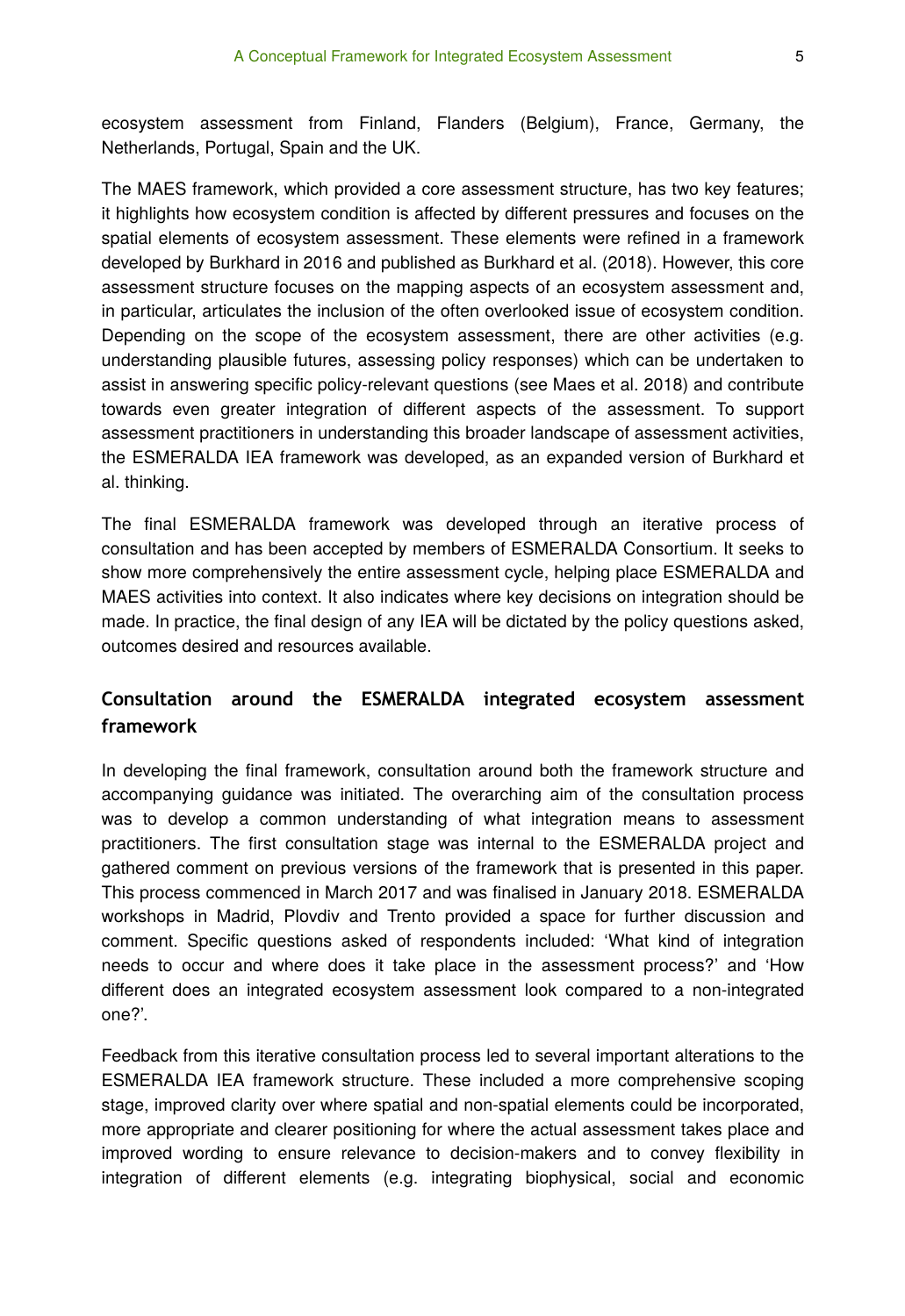components). Many comments related to the use of the term 'ecosystem condition' within the framework and the level to which it had been defined. Ecosystem condition is a complex concept and is represented to a degree that is sufficient for the purpose of this framework within the broader objectives of ESMERALDA. Further investigation into the use of indicators to assess ecosystem condition and the relationship between ecosystem condition and the delivery of ecosystem services are investigated in more depth in the 5th MAES report (EC 2018). We also received several comments about aspects that we did not incorporate into the framework graphic. We decided the comments were largely deemed too complex for this sort of visual representation. Elements such as ecosystem types, pilot studies, policy responses, scenarios and the use of spatial and non-spatial data, will be explored in further depth within guidance documents published through ESMERALDA this year.

The second consultation stage was external to the ESMERALDA project and, rather than eliciting further comment on the framework, focused on the development of a flexible methodology and guidance around integration. Feedback was gathered through an online survey sent to relevant stakeholders (MAES working group and country contacts, the Sub-Global Assessment Network and the ESMERALDA stakeholder group) from December 2017 to March 2018. A central aspect of the ESMERALDA project is to promote active dialogue across the EU to share experience, enable knowledge co-creation and develop a better idea of the specific needs of member states (ESMERALDA 2014). The aim of the survey was to develop a better understanding of how practitioners and policy-makers have carried out integrated ecosystem assessments in the past; what tools they have used and how they have defined 'integration'. Identification of challenges and strengths in implementing integrated ecosystem assessments will assist in the development of a flexible methodology and guidance to accompany the ESMERALDA IEA framework. Results from this online consultation are presented within ESMERALDA deliverable 4.8 (Potschin-Young et al. 2018). This deliverable also presents the results of seven case studies specifically testing the ESMERALDA IEA framework.

# **Conclusion**

It is essential when designing an ecosystem assessment to consider how and where the concepts of integration will be considered to address policy-relevant questions. While assessment processes are not well documented or evaluated, anecdotal evidence suggests that integration through the governance structure (inclusion of stakeholders), combining of different data sources and the use of appropriate tools allows for greater impact of the ecosystem assessment within decision-making.

The IEA framework, presented here, builds on work that already exists, namely the MA, IPBES and MAES, introducing new ways of understanding what constitutes an IEA whilst taking into consideration the wider ESMERALDA project given its specific objectives. Extensive stakeholder consultation has helped shape the ESMERALDA integrated ecosystem assessment framework that has now been accepted by the ESMERALDA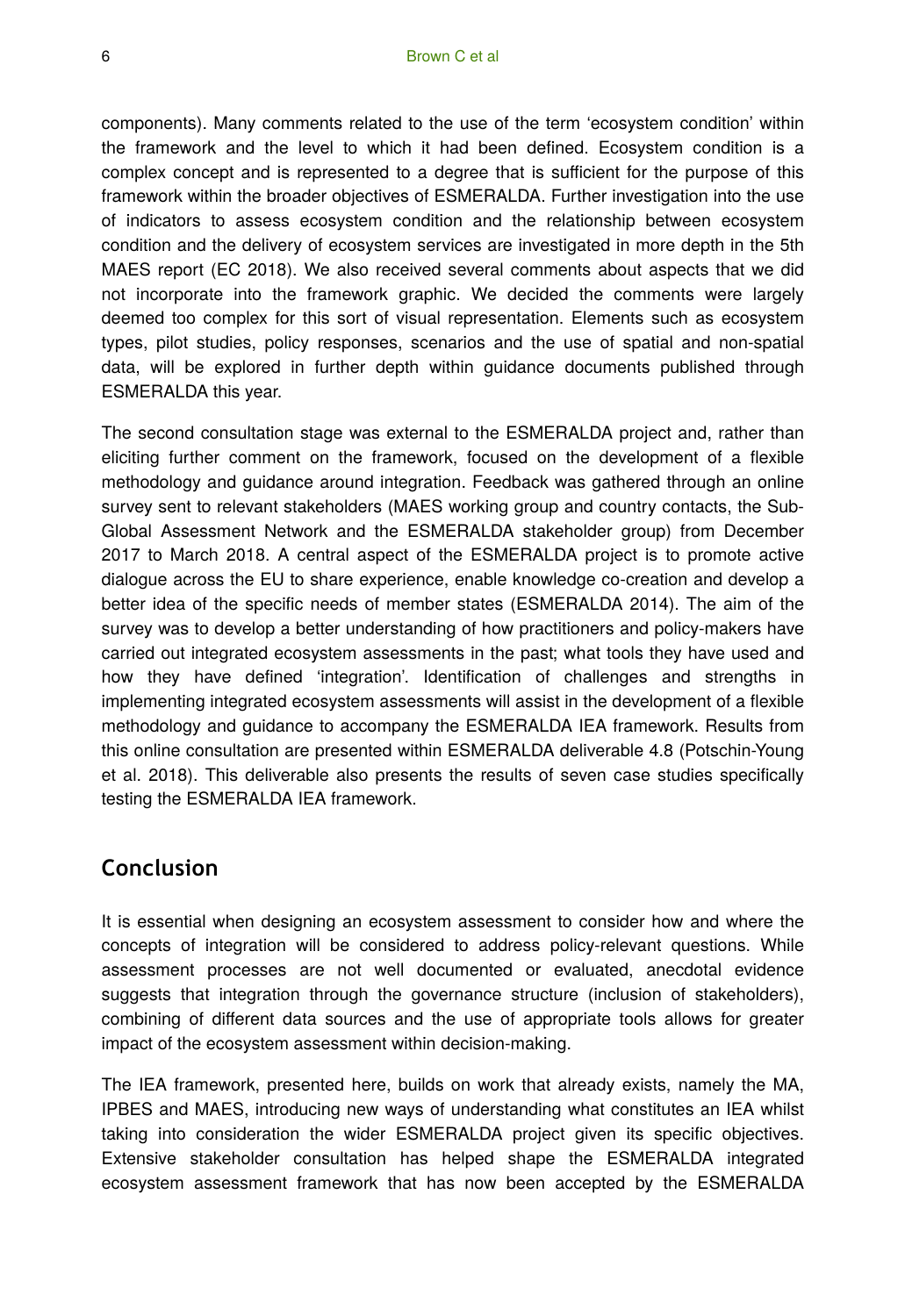Consortium. Practitioners can use the framework to identify where they need to integrate different elements. By employing such a framework, assessment practitioners are supported to think through which activities are required to address the policy-relevant questions and to identify where integration will take place, ultimately leading to an assessment that meets the needs of policy-makers. The framework provides an evolution of thinking underpinning an integrated ecosystem assessment by clearly setting out the different elements of an assessment process.

The framework is not viewed as the totality of thinking in ESMERALDA on the notion of an integrated ecosystem assessment. This thinking will need to be developed further to ensure ESMERALDA outputs have relevance to EU Member States and political traction beyond 2020.

# **Acknowledgements**

We acknowledge all those people involved at different stages during the development of this framework, offering their time and knowledge to this work.

Specifically we acknowledge Marion Potschin-Young and Roy Haines-Young for their invaluable contributions towards both the development of the ESMERALDA integrated ecosystem assessment framework and this manuscript. We also acknowledge the ESMERALDA Task 4.4 Partners for their input during early framework development; Ildikó Arany and Bálint Czúcz (MTA ÖK), Mariana Nikolova (Bulgarian Academy of Sciences), Cristian Mihai Adamescu (BU) and Cristina Marta-Pedroso (IST), as well as other ESMERALDA partners who have contributed towards the consultation stages; Sabine Bicking, Felix Müller and Marion Kruse (CAU), Leena Kopperoinen and Arto Viinikka (SYKE), Luke Brander (VU), Inge Liekens (Vito), Stoyan Nedkov and Boian Koulov (Bulgarian Academy of Sciences), Adrienne Grêt-Regamey (ETH Zürich), Mario V Balzan (MCAST), Ola Inghe and Hannah Östergård (SEPA), Joachim Maes (JRC), Panayotis Dimopoulos (University of Patras) and Graciela Rusch (NINA). We are also appreciative of the guidance and input received from the ESMERALDA Executive Board.

# **References**

- Ash N (2010) *Ecosystem and Human Well-Being A Manual for Assessment Practitioners*. Island Press, Washington, Covelo, London 264.
- Brown C, Potschin-Young M, Burns A, Arnell A (2018) *Road-map for ecosystem assessment with good practice examples - A framework for an Integrated Ecosystem Assessment. Milestone MS22*. EU Horizon 2020 ESMERALDA Project, Grant agreement No. 642007 URL: [http://www.esmeralda-project.eu/getatt.php?](http://www.esmeralda-project.eu/getatt.php?filename=ESMERALDA_MS22_Integrated%20Ecosystem%20Assessment_14851.pdf.) fi[lename=ESMERALDA\\_MS22\\_Integrated%20Ecosystem%20Assessment\\_14851.pdf.](http://www.esmeralda-project.eu/getatt.php?filename=ESMERALDA_MS22_Integrated%20Ecosystem%20Assessment_14851.pdf.)
- Burkhard B, Santos F, Nedkov S, Maes J (2018) *An Operational Framework for Integrated Mapping and Assessment of Ecosystems and their Services (MAES)*. One Ecosystem 3: e22831.<https://doi.org/10.3897/oneeco.3.e22831>